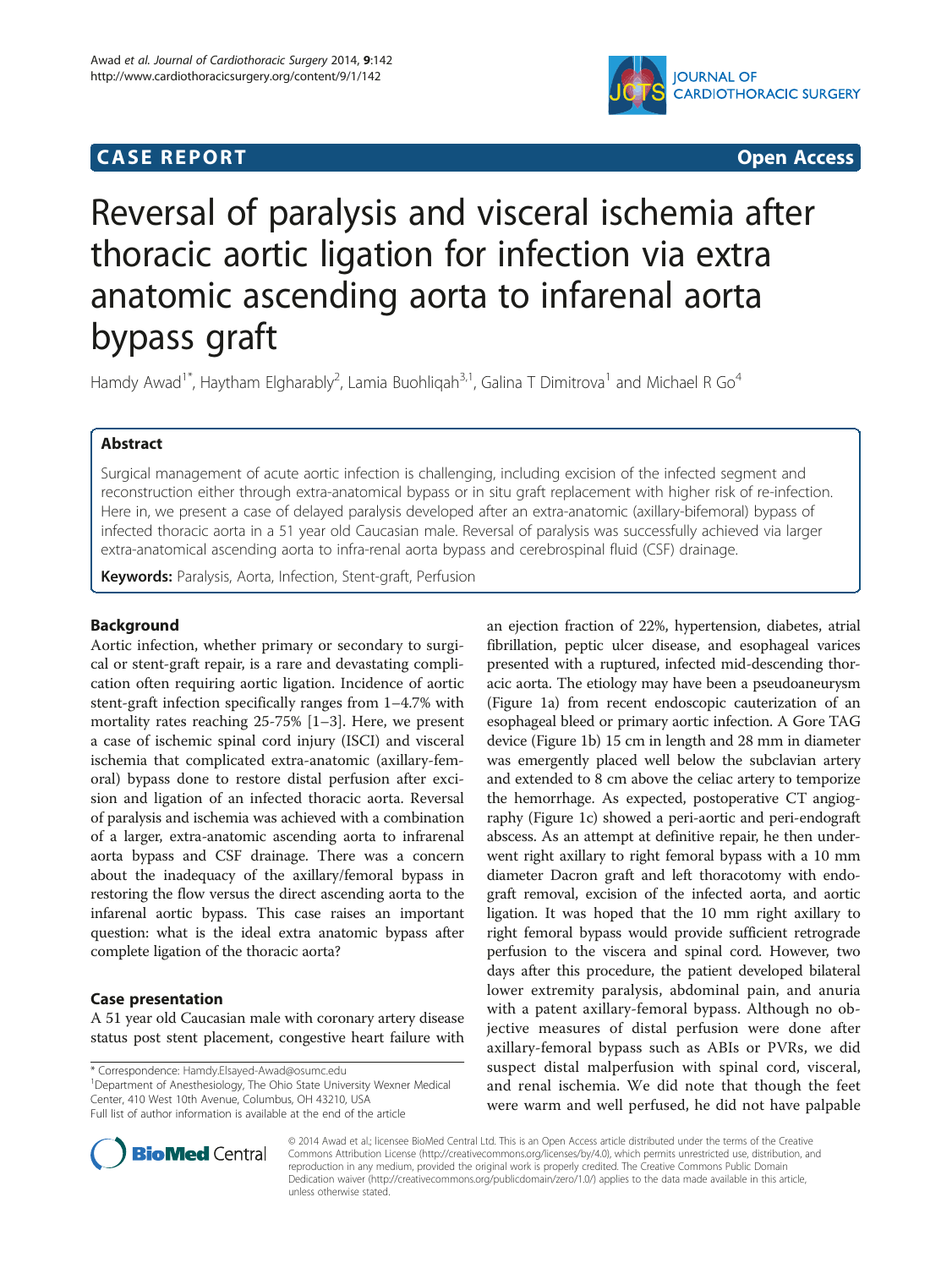<span id="page-1-0"></span>

pulses, suggesting some decrease in perfusion given his otherwise normal arteries. An L4/5 lumbar spinal drain was placed 10 hours after the onset of weakness as an adjunct for his paralysis andthe patient urgently went back to the operating room for sternotomy andbypass from the ascending aorta to the infrarenal aorta with a 20 mm Dacron graft, avoiding the left chest. Intraoperatively, the patient began making urine. He also did regain pedal pulses. The next day, the patient was able to wiggle his toes but still had proximal muscle weakness. ISP was maintained at 10 mm Hg. An intravenous naloxone infusion was administered at 0.001 mg/kg/hr for 3 days. Mean arterial pressure was maintained in the high normal range. Over the next several days, the patient regained motor function in his lower extremities, such that by postoperative day #9 the strength in his hip flexion and extension was 3/5, his knee flexion and extension was 4/5, and his ankle flexion and extension was 5/5. He was independent in all bed mobility and was able to transfer. He was able to ambulate with assistance and had good balance. The patient was transferred to a rehabilitation facility.

## **Discussion**

Here, we present a case of delayed paralysis after surgical management of an infected thoracic aorta by axillaryfemoral bypass. The axillary-femoral bypass was complicated by inadequate perfusion to the spinal cord and kidneys. This case raises an important point about the ideal extra anatomic bypass after complete ligation of the thoracic aorta? Which then leads to the question; does the axillary-femoral bypass adequately perfuse distal organs versus the ascending aorta infarenal aortic bypass? and what is the flow volume and distal perfusion pressure required to maintain end-organ perfusion distal to an aortic ligation?

In this case, unfortunately flow volumes and pressures were not measured through the patent axillary-femoral bypass and there were no objective measures of distal perfusion done after axillary-femoral bypass such as ABIs or PVRs. Clinically, we did note that though the feet were warm and well perfused, he did not have palpable pulses, pointing to impaired distal perfusion given his otherwise normal arteries. Additionally, the patient developed anuria and lower limb paralysis suggesting direct renal and spinal cord malperfusion. The timing of delayed spinal cord ischemic injury could be attributed to the initiation of an apoptotic cascade within the neurons [\[4\]](#page-2-0). Before spinal drain catheter insertion, there was concern about putting spinal drain in an infected patient. After weighing risks and benefits, decision was made to insert the catheter. The ultimate reperfusion was achieved by surgical switch of the axillary-femoral bypass to an ascending aorta to infra-renal aorta bypass, which provided adequate perfusion to the kidneys and the spinal cord as evidenced by improved urine output and lower extremity neurologic function. We believe that the ascending aorta to infrarenal aorta bypass provided adequate distal perfusion while the axillary-femoral bypass did not. Other complications of axillary-femoral bypass are graft failure, aortic stump thrombosis, and rupture [[5\]](#page-2-0).

To maintain adequate perfusion of the kidneys, gut, spinal cord, and lower extremities distal to the excluded area of the aorta, a threshold volume flow and pressure is required. Effective proximal-to-distal aortic shunts have to carry 60% of baseline blood flow and maintain a mean pressure of 60–70 mmHg in the distal thoracic aorta. In cases of left heart bypass, flow rates of 25–40 ml  $Kg^{-1}$  min<sup>-1</sup> produced by centrifugal pump are enough to maintain satisfactory renal and spinal cord perfusion [[6\]](#page-2-0). Intraoperative measurement of blood flow through an extraanatomic graft may be advised to assure adequate distal